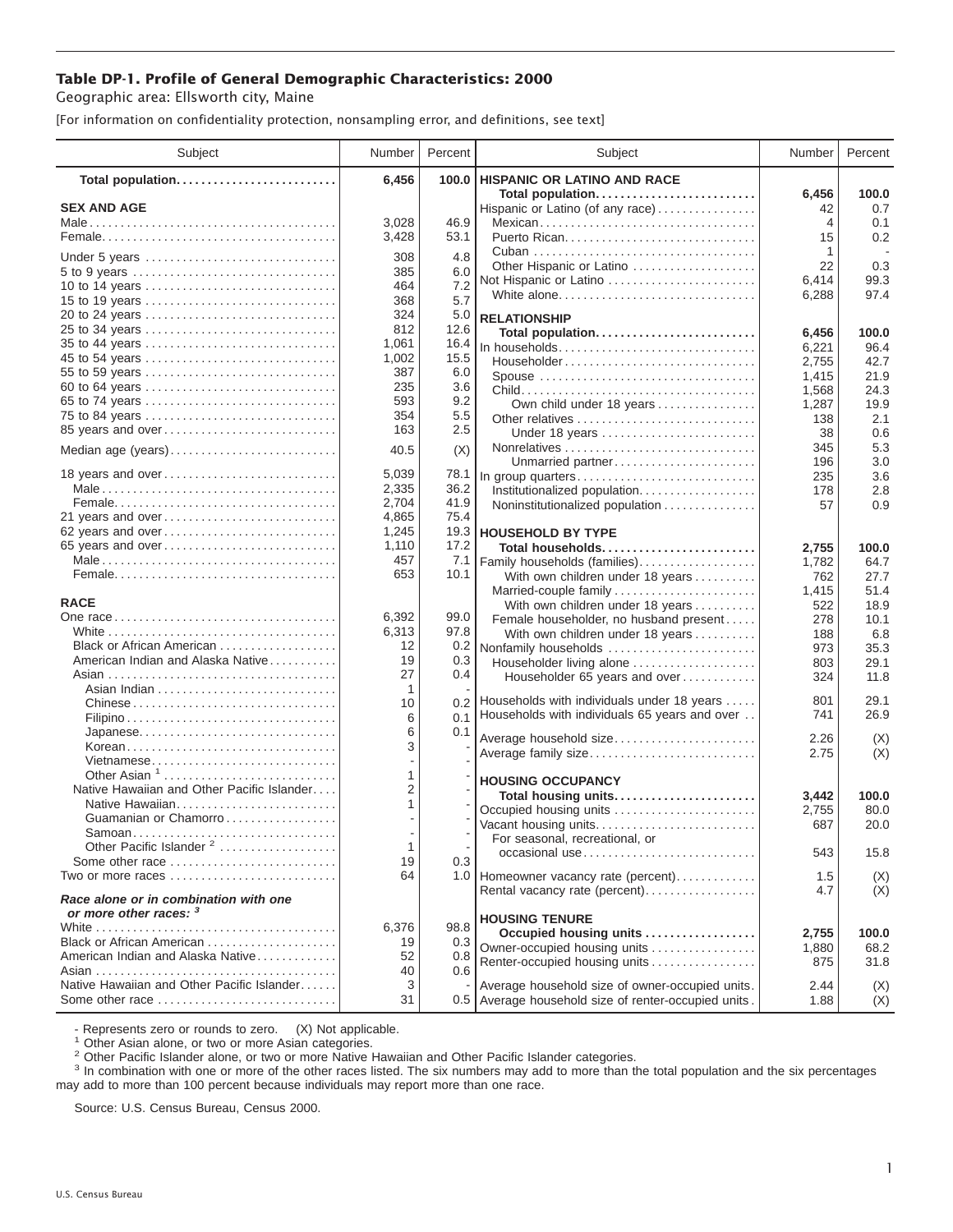## **Table DP-2. Profile of Selected Social Characteristics: 2000**

Geographic area: Ellsworth city, Maine

[Data based on a sample. For information on confidentiality protection, sampling error, nonsampling error, and definitions, see text]

| Subject                                                 | Number        | Percent      | Subject                                                       | Number         | Percent                  |
|---------------------------------------------------------|---------------|--------------|---------------------------------------------------------------|----------------|--------------------------|
| <b>SCHOOL ENROLLMENT</b>                                |               |              | <b>NATIVITY AND PLACE OF BIRTH</b>                            |                |                          |
| Population 3 years and over                             |               |              | Total population                                              | 6,456          | 100.0                    |
| enrolled in school                                      | 1,506         | 100.0        |                                                               | 6,316          | 97.8                     |
| Nursery school, preschool                               | 112           | 7.4          | Born in United States                                         | 6,270          | 97.1                     |
| Kindergarten                                            | 46            | 3.1          | State of residence                                            | 4,186          | 64.8                     |
| Elementary school (grades 1-8)                          | 657<br>362    | 43.6<br>24.0 | Different state<br>Born outside United States                 | 2,084          | 32.3                     |
| High school (grades 9-12)<br>College or graduate school | 329           |              | 21.8   Foreign born                                           | 46<br>140      | 0.7<br>2.2               |
|                                                         |               |              | Entered 1990 to March 2000                                    | 52             | 0.8                      |
| <b>EDUCATIONAL ATTAINMENT</b>                           |               |              | Naturalized citizen                                           | 69             | 1.1                      |
| Population 25 years and over                            | 4,574         | 100.0        |                                                               | 71             | 1.1                      |
| Less than 9th grade                                     | 218           | 4.8          |                                                               |                |                          |
| 9th to 12th grade, no diploma                           | 393           | 8.6          | <b>REGION OF BIRTH OF FOREIGN BORN</b>                        |                |                          |
| High school graduate (includes equivalency)             | 1,436         | 31.4         | Total (excluding born at sea)                                 | 140<br>70      | 100.0<br>50.0            |
| Some college, no degree                                 | 1,008         | 22.0         |                                                               | 8              | 5.7                      |
| Associate degree                                        | 384<br>738    | 8.4<br>16.1  |                                                               |                |                          |
| Bachelor's degree<br>Graduate or professional degree    | 397           | 8.7          |                                                               |                |                          |
|                                                         |               |              |                                                               | 21             | 15.0                     |
| Percent high school graduate or higher                  | 86.6          | (X)          | Northern America                                              | 41             | 29.3                     |
| Percent bachelor's degree or higher                     | 24.8          | (X)          |                                                               |                |                          |
|                                                         |               |              | <b>LANGUAGE SPOKEN AT HOME</b><br>Population 5 years and over | 6,132          | 100.0                    |
| <b>MARITAL STATUS</b>                                   |               |              | English only                                                  | 5,894          | 96.1                     |
| Population 15 years and over                            | 5,289         | 100.0        | Language other than English                                   | 238            | 3.9                      |
| Never married                                           | 1,185         | 22.4         | Speak English less than "very well"                           | 26             | 0.4                      |
| Now married, except separated                           | 2,980<br>93   | 56.3<br>1.8  | Spanish                                                       | 118            | 1.9                      |
| Separated                                               | 364           | 6.9          | Speak English less than "very well"                           | 18             | 0.3                      |
|                                                         | 345           | 6.5          | Other Indo-European languages                                 | 103            | 1.7                      |
|                                                         | 667           | 12.6         | Speak English less than "very well"                           | 8              | 0.1                      |
|                                                         | 360           | 6.8          | Asian and Pacific Island languages                            |                | $\overline{\phantom{a}}$ |
|                                                         |               |              | Speak English less than "very well"                           |                |                          |
| <b>GRANDPARENTS AS CAREGIVERS</b>                       |               |              | <b>ANCESTRY</b> (single or multiple)                          |                |                          |
| Grandparent living in household with                    |               |              | Total population                                              | 6,456          | 100.0                    |
| one or more own grandchildren under<br>18 years         | 61            | 100.0        | Total ancestries reported                                     | 6,556          | 101.5                    |
| Grandparent responsible for grandchildren               | 44            | 72.1         |                                                               |                |                          |
|                                                         |               |              |                                                               |                |                          |
| <b>VETERAN STATUS</b>                                   |               |              |                                                               | 39             | 0.6                      |
| Civilian population 18 years and over                   | 4,976         | 100.0        |                                                               | 158            | 2.4                      |
| Civilian veterans                                       | 911           | 18.3         | French (except Basque) <sup>1</sup>                           | 1,661<br>613   | 25.7<br>9.5              |
|                                                         |               |              | French Canadian <sup>1</sup>                                  | 237            | 3.7                      |
| <b>DISABILITY STATUS OF THE CIVILIAN</b>                |               |              |                                                               | 435            | 6.7                      |
| NONINSTITUTIONALIZED POPULATION                         |               |              |                                                               | 18             | 0.3                      |
| Population 5 to 20 years                                | 1,246<br>119  | 100.0<br>9.6 |                                                               | 31             | 0.5                      |
| With a disability                                       |               |              |                                                               | 882            | 13.7                     |
| Population 21 to 64 years                               | 3,666         | 100.0        |                                                               | 279            | 4.3                      |
| With a disability                                       | 862           | 23.5         |                                                               | 32             | 0.5                      |
|                                                         | 52.7          | (X)          | Norwegian                                                     | 95             | 1.5                      |
| No disability                                           | 2,804<br>84.1 | 76.5         |                                                               | 125            | 1.9                      |
|                                                         |               | (X)          |                                                               |                |                          |
| Population 65 years and over                            | 999           | 100.0        |                                                               | 33             | 0.5                      |
| With a disability                                       | 493           | 49.3         |                                                               | 180            | 2.8                      |
| <b>RESIDENCE IN 1995</b>                                |               |              |                                                               | 429            | 6.6                      |
| Population 5 years and over                             | 6,132         | 100.0        | Subsaharan African                                            | $\overline{7}$ | 0.1                      |
| Same house in 1995                                      | 3,382         | 55.2         |                                                               | 51             | 0.8                      |
| Different house in the U.S. in $1995$                   | 2,703         | 44.1         |                                                               |                |                          |
| Same county                                             | 1,649         | 26.9         |                                                               | 18             | 0.3                      |
| Different county                                        | 1,054         | 17.2         | United States or American                                     | 557            | 8.6                      |
| Same state                                              | 497           | 8.1          |                                                               | 30             | 0.5                      |
| Different state                                         | 557           | 9.1          | West Indian (excluding Hispanic groups)                       | 7              | 0.1                      |
| Elsewhere in 1995                                       | 47            | 0.8          | Other ancestries                                              | 639            | 9.9                      |

-Represents zero or rounds to zero. (X) Not applicable. 1 The data represent a combination of two ancestries shown separately in Summary File 3. Czech includes Czechoslovakian. French includes Alsatian. French Canadian includes Acadian/Cajun. Irish includes Celtic.

Source: U.S. Bureau of the Census, Census 2000.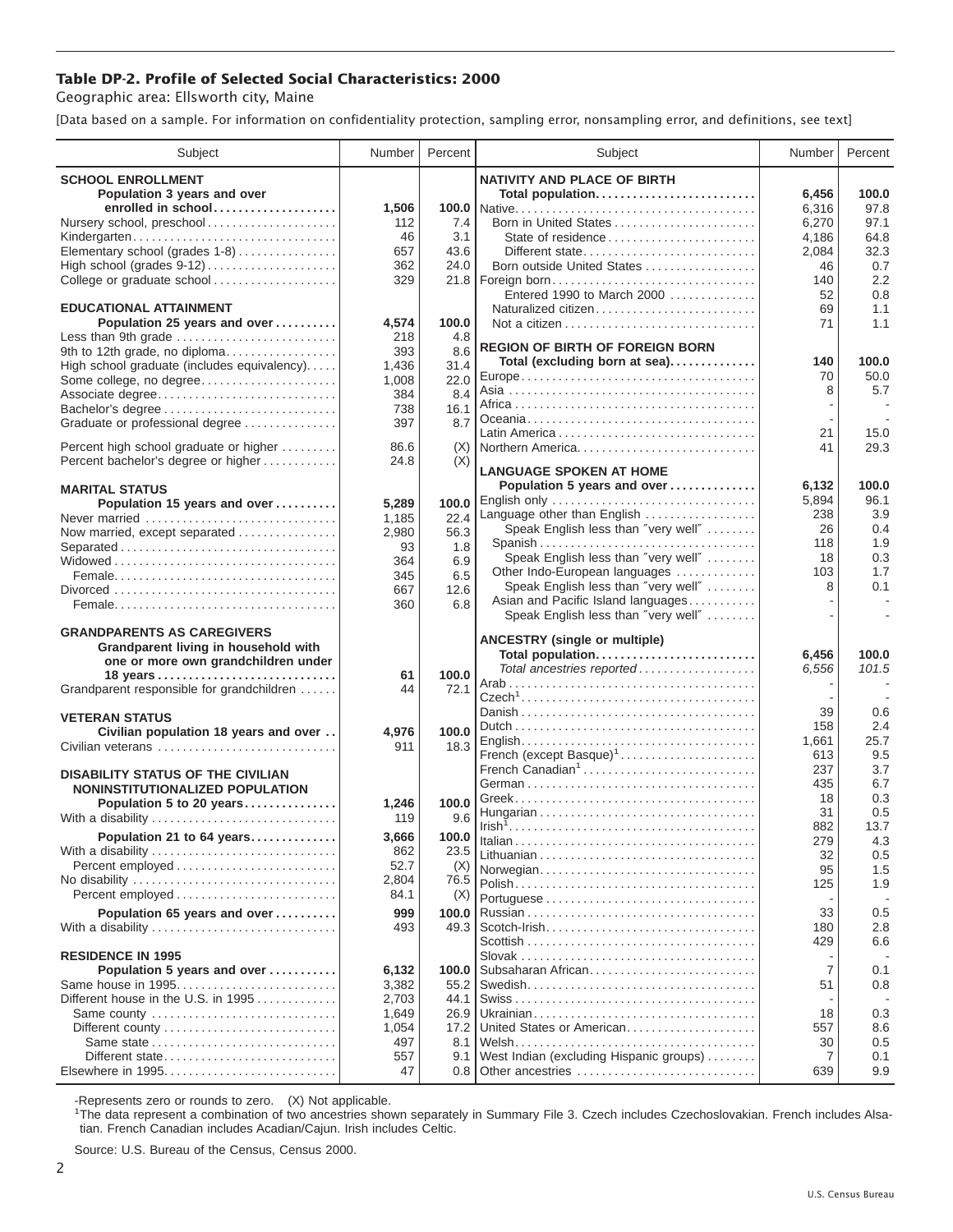## **Table DP-3. Profile of Selected Economic Characteristics: 2000**

Geographic area: Ellsworth city, Maine

[Data based on a sample. For information on confidentiality protection, sampling error, nonsampling error, and definitions, see text]

| Subject                                                                                 | Number     | Percent    | Subject                                                                                | Number           | Percent      |
|-----------------------------------------------------------------------------------------|------------|------------|----------------------------------------------------------------------------------------|------------------|--------------|
| <b>EMPLOYMENT STATUS</b>                                                                |            |            | <b>INCOME IN 1999</b>                                                                  |                  |              |
| Population 16 years and over                                                            | 5,187      | 100.0      | Households                                                                             | 2,767            | 100.0        |
| In labor force                                                                          | 3,377      | 65.1       | Less than \$10,000                                                                     | 282              | 10.2         |
| Civilian labor force                                                                    | 3,332      |            | 64.2 \$10,000 to \$14,999                                                              | 293              | 10.6         |
| Employed                                                                                | 3,204      |            |                                                                                        | 410              | 14.8         |
|                                                                                         | 128        |            | $2.5$ \\ \$25,000 to \$34,999                                                          | 370              | 13.4         |
| Percent of civilian labor force                                                         | 3.8        | (X)        | $\frac{1}{335,000}$ to $\frac{249,999}{20000}$                                         | 515              | 18.6         |
|                                                                                         | 45         |            | $0.9$ \\$50,000 to \$74,999                                                            | 462              | 16.7         |
| Not in labor force                                                                      | 1,810      |            |                                                                                        | 212              | 7.7          |
| Females 16 years and over                                                               | 2,761      | 100.0      | \$100,000 to \$149,999                                                                 | 172              | 6.2          |
| In labor force                                                                          | 1,617      | 58.6       | \$150,000 to \$199,999                                                                 | 32               | 1.2          |
| Civilian labor force                                                                    | 1,617      | 58.6       | \$200,000 or more                                                                      | 19               | 0.7          |
|                                                                                         | 1,543      | 55.9       | Median household income (dollars)                                                      | 35,938           | (X)          |
|                                                                                         |            |            | With earnings                                                                          | 2,142            | 77.4         |
| Own children under 6 years                                                              | 399        | 100.0      | Mean earnings (dollars) <sup>1</sup>                                                   | 45,483           | (X)          |
| All parents in family in labor force                                                    | 242        | 60.7       | With Social Security income                                                            | 832              | 30.1         |
| <b>COMMUTING TO WORK</b>                                                                |            |            | Mean Social Security income (dollars) <sup>1</sup>                                     | 9,851            | (X)          |
| Workers 16 years and over                                                               | 3,196      | 100.0      | With Supplemental Security Income                                                      | 115              | 4.2          |
| Car, truck, or van - - drove alone                                                      | 2,366      | 74.0       | Mean Supplemental Security Income                                                      |                  |              |
| Car, truck, or van - - carpooled                                                        | 411        | 12.9       | $\text{(dollars)}^1 \dots \dots \dots \dots \dots \dots \dots \dots \dots \dots \dots$ | 7,600            | (X)          |
| Public transportation (including taxicab)                                               |            |            | With public assistance income                                                          | 122              | 4.4          |
|                                                                                         | 194        | 6.1        | Mean public assistance income $(dollars)1 \ldots$ .                                    | 1,259            | (X)          |
| Other means                                                                             | 46         |            | 1.4 With retirement income                                                             | 590              | 21.3         |
| Worked at home                                                                          | 179        | 5.6        | Mean retirement income $(dollars)1$                                                    | 14,501           | (X)          |
| Mean travel time to work $(minutes)^1$                                                  | 23.9       | (X)        | Families                                                                               |                  |              |
| <b>Employed civilian population</b>                                                     |            |            | Less than \$10,000                                                                     | 1,801<br>77      | 100.0<br>4.3 |
| 16 years and over                                                                       | 3,204      |            |                                                                                        | 113              | 6.3          |
| <b>OCCUPATION</b>                                                                       |            |            | \$15,000 to \$24,999                                                                   | 194              | 10.8         |
| Management, professional, and related                                                   |            |            | \$25,000 to \$34,999                                                                   | 294              | 16.3         |
|                                                                                         | 1,128      |            | $35.2$ \ \$35,000 to \$49,999                                                          | 402              | 22.3         |
| Service occupations                                                                     | 584        |            |                                                                                        | 344              | 19.1         |
| Sales and office occupations                                                            | 876        |            |                                                                                        | 179              | 9.9          |
| Farming, fishing, and forestry occupations                                              | 47         |            |                                                                                        | 171              | 9.5          |
| Construction, extraction, and maintenance                                               |            |            | \$150,000 to \$199,999                                                                 | 19               | 1.1          |
| occupations                                                                             | 324        |            | 10.1 \$200,000 or more                                                                 | 8                | 0.4          |
| Production, transportation, and material moving                                         |            |            | Median family income (dollars)                                                         | 41,884           | (X)          |
| occupations                                                                             | 245        | 7.6        |                                                                                        |                  |              |
|                                                                                         |            |            | Per capita income (dollars) <sup>1</sup>                                               | 21,049           | (X)          |
| <b>INDUSTRY</b>                                                                         |            |            | Median earnings (dollars):                                                             |                  |              |
| Agriculture, forestry, fishing and hunting,                                             |            |            | Male full-time, year-round workers<br>Female full-time, year-round workers             | 31.455<br>22,188 | (X)<br>(X)   |
|                                                                                         | 102        | 3.2        |                                                                                        |                  |              |
| Manufacturing                                                                           | 256<br>149 | 8.0<br>4.7 |                                                                                        | Number           | Percent      |
| Wholesale trade                                                                         | 59         | 1.8        |                                                                                        | below            | below        |
|                                                                                         | 524        | 16.4       |                                                                                        | poverty          | poverty      |
| Transportation and warehousing, and utilities                                           | 39         | 1.2        | Subject                                                                                | level            | level        |
|                                                                                         | 119        | 3.7        |                                                                                        |                  |              |
| Finance, insurance, real estate, and rental and                                         |            |            | <b>POVERTY STATUS IN 1999</b>                                                          |                  |              |
| $leasing \dots \dots \dots \dots \dots \dots \dots \dots \dots \dots \dots \dots \dots$ | 163        | 5.1        | Families                                                                               | 103              | 5.7          |
| Professional, scientific, management, adminis-                                          |            |            | With related children under 18 years                                                   | 66               | 8.1          |
| trative, and waste management services                                                  | 322        | 10.0       | With related children under 5 years                                                    | 24               | 10.0         |
| Educational, health and social services                                                 | 721        | 22.5       |                                                                                        |                  |              |
| Arts, entertainment, recreation, accommodation                                          |            |            | Families with female householder, no                                                   |                  |              |
| and food services                                                                       | 283        | 8.8        | husband present                                                                        | 27               | 10.1         |
| Other services (except public administration)                                           | 276        |            | 8.6 With related children under 18 years                                               | 27               | 13.6         |
| Public administration                                                                   | 191        | 6.0        | With related children under 5 years                                                    | 6                | 46.2         |
| <b>CLASS OF WORKER</b>                                                                  |            |            | Individuals                                                                            | 580              | 9.2          |
| Private wage and salary workers                                                         | 2,334      |            | 72.8 18 years and over                                                                 | 450              | 9.2          |
| Government workers                                                                      | 525        | 16.4       | 65 years and over                                                                      | 83               | 8.3          |
| Self-employed workers in own not incorporated                                           |            |            | Related children under 18 years                                                        | 130              | 9.4          |
|                                                                                         | 338        | 10.5       | Related children 5 to 17 years                                                         | 101              | 9.5          |
| Unpaid family workers                                                                   | 7          |            | 0.2 Unrelated individuals 15 years and over                                            | 274              | 21.8         |

-Represents zero or rounds to zero. (X) Not applicable.

<sup>1</sup>If the denominator of a mean value or per capita value is less than 30, then that value is calculated using a rounded aggregate in the numerator. See text.

Source: U.S. Bureau of the Census, Census 2000.